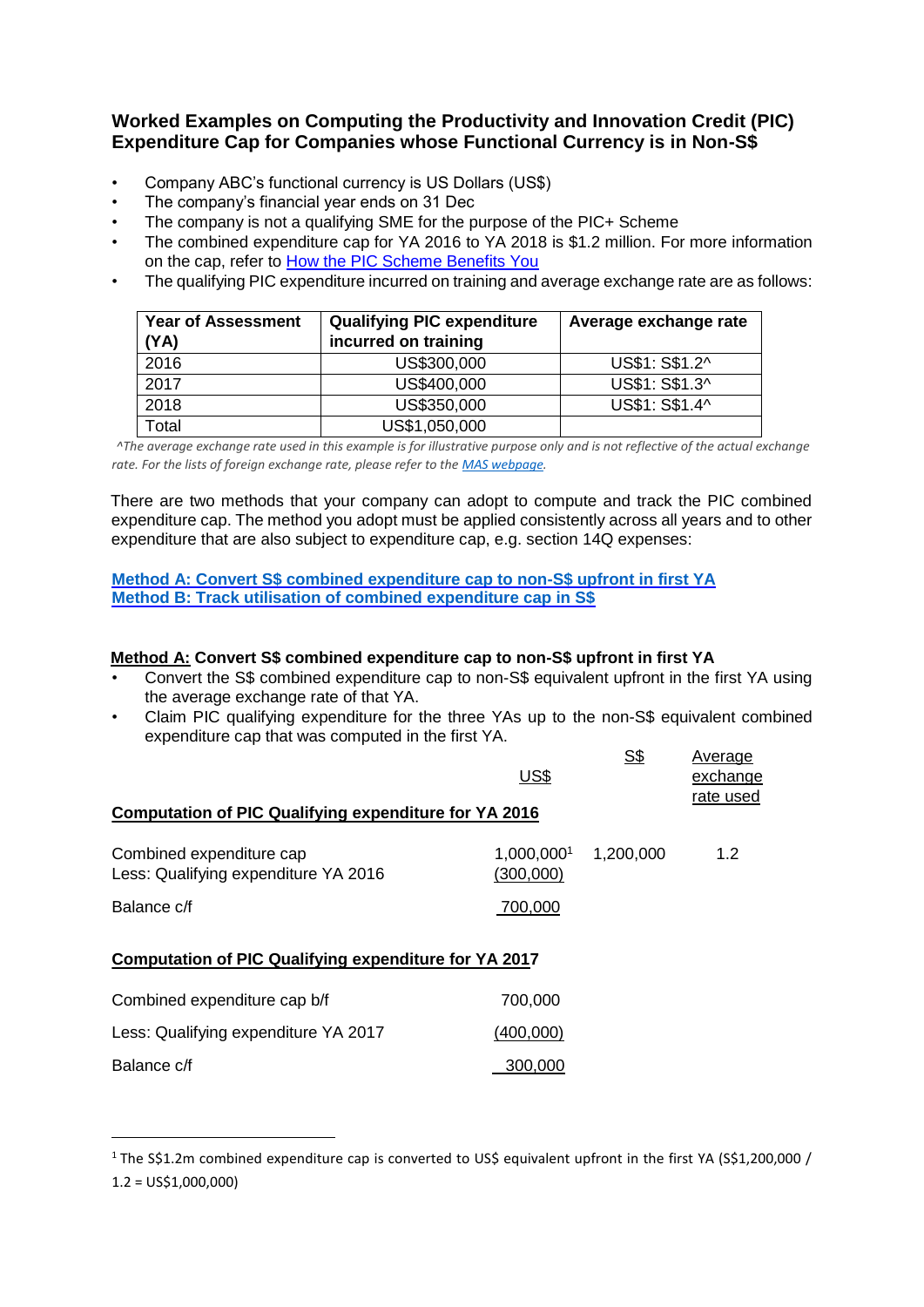## **Computation of PIC Qualifying expenditure for YA 2018**

| Combined expenditure cap b/f                      | 300.000   |
|---------------------------------------------------|-----------|
| Less: Qualifying expenditure YA 2018 (restricted) | (300,000) |
| Balance c/f                                       | NIL       |

### <span id="page-1-0"></span>**Method B: Track utilisation of combined expenditure cap in S\$**

- Convert the yearly PIC expenditure in non-S\$ to S\$ at the average exchange rate of each YA.
- Track the utilisation of the combined expenditure cap in S\$ for the three-year period.
- In the YA in which the remaining balance of the combined expenditure cap will be utilised, convert the balance in S\$ to non-S\$ using the average exchange rate for that YA.

|                                                                                                  | US\$           | <u>S\$</u>                            | Average<br>exchange<br>rate used |
|--------------------------------------------------------------------------------------------------|----------------|---------------------------------------|----------------------------------|
| <b>Computation of PIC Qualifying expenditure for YA 2016</b>                                     |                |                                       |                                  |
| Combined expenditure cap<br>Less: Qualifying expenditure YA 2016<br>Balance c/f                  | (300,000)      | 1,200,000<br>$(360,000)^2$<br>840,000 | 1.2                              |
| <b>Computation of PIC Qualifying expenditure for YA 2017</b>                                     |                |                                       |                                  |
| Combined expenditure cap b/f<br>Less: Qualifying expenditure YA 2017<br>Balance c/f              | (400,000)      | 840,000<br>$(520,000)^2$<br>320,000   | 1.3                              |
| Computation of PIC Qualifying expenditure for YA 2018                                            |                |                                       |                                  |
| Combined expenditure cap b/f<br>Less: Qualifying expenditure YA 2018 (restricted)<br>Balance c/f | $(228, 572)^3$ | 320,000<br>$(320,000)^4$<br>NIL       | 1.4                              |

-

<sup>&</sup>lt;sup>2</sup> Convert the PIC-qualifying expenditure in US\$ to S\$.

<sup>&</sup>lt;sup>3</sup> Convert the balance of the combined expenditure cap of S\$320,000 to US\$ using the average exchange rate for YA 2018 [S\$320,000 / 1.4 = US\$228,572].

<sup>4</sup> The PIC-qualifying expenditure in S\$ for the third YA (YA 2018) is restricted to the available balance of the expenditure cap that is tracked in S\$.